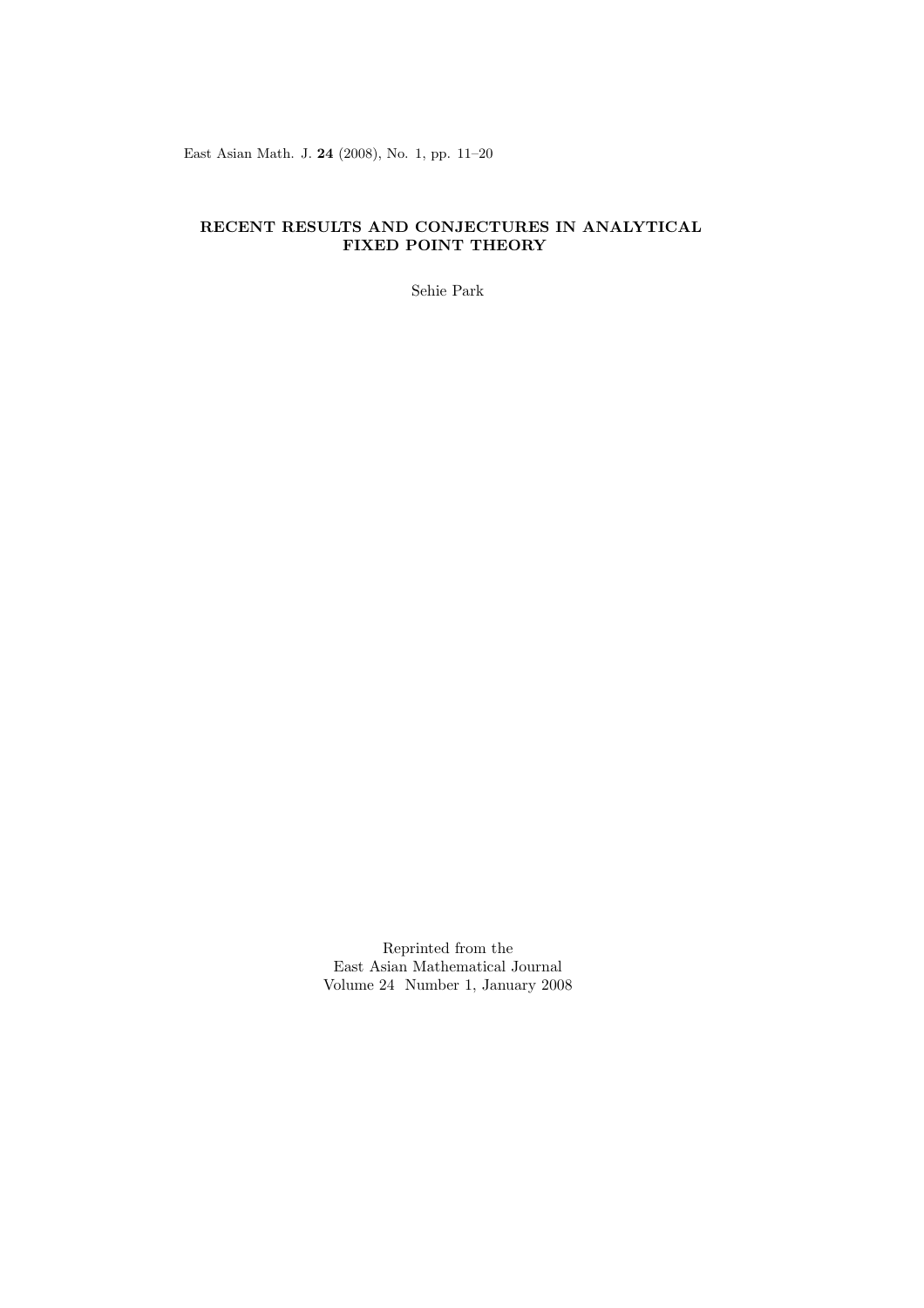# **RECENT RESULTS AND CONJECTURES IN ANALYTICAL FIXED POINT THEORY**

#### Sehie Park

Abstract. We survey recent results and some conjectures in analytical fixed point theory. We list the known fixed point theorems for Kakutani maps, Fan-Browder maps, locally selectionable maps, approximable maps, admissible maps, and the better admissible class  $\mathfrak B$  of maps. We also give 16 conjectures related to that theory.

We review some fixed point theorems on multimaps (maps) and related results mainly due to the present author. Some related conjectures  $(0)$ - $(XV)$ are also stated. This is a revised and corrected version of parts of our previous works [18-22]. The terminology and notations are standard. For overall historical background, see [15, 18-22].

# **1. The Schauder conjecture and other problems**

A t.v.s. is a Hausdorff topological vector space  $E$  with a basis  $V$  of neighborhoods of the origin 0 of *E*. Multimaps are called simply maps.

We begin with some conjectures related to fixed point theory as follows:

(0) [The Schauder conjecture] *Let E be a t.v.s., C a convex subset of E, and*  $f: C \to C$  *a continuous function. If*  $f(C)$  *is contained in a compact subset of C, then f has a fixed point.*

An infinite dimensional compact convex subset *K* of a t.v.s. *E* is said to have the *simplicial approximation property* [7] if for every  $V \in \mathcal{V}$  there exists a finite dimensional compact convex set  $K_0$  in  $K$  such that if  $S$  is any finite dimensional simplex in *K* then there exists a continuous function  $\psi : S \to K_0$ with  $\psi(x) - x \in V$  for all  $x \in S$ .

(I) *A compact convex subset of a metrizable t.v.s. has the simplicial approximation property.*

*⃝*c 2008 The Busan Gyeongnam Mathematical Society



Received August 10, 2007.

<sup>2000</sup> *Mathematics Subject Classification.* 47H04, 47H10, 52A07, 54C60, 54H25, 55M20.

*Key words and phrases.* The Schauder conjecture, weakly admissible set, Klee approximable, Kakutani map, Fan-Browder map, approximable map, better admissible class of multimaps.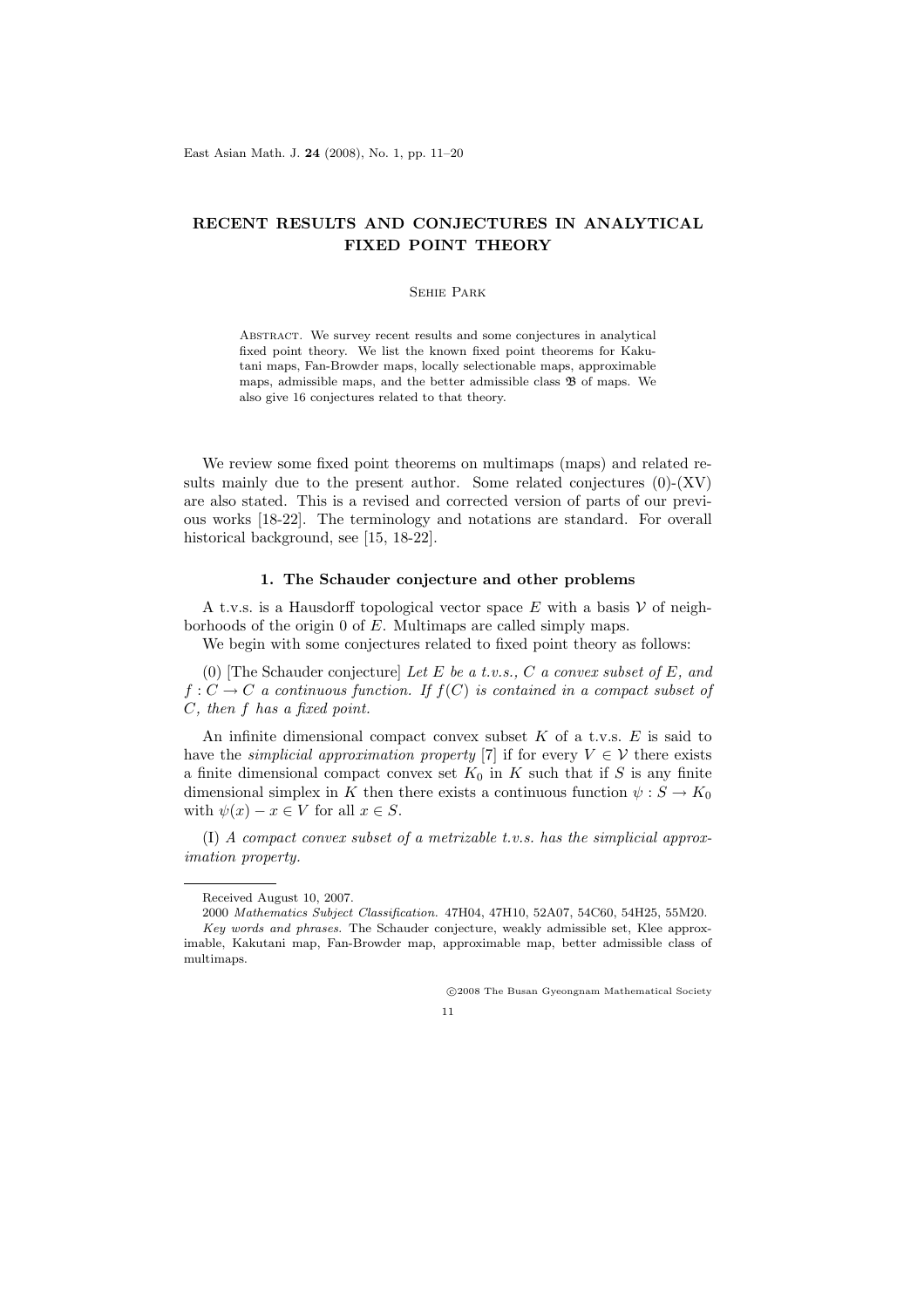#### 12 SEHIE PARK

Recall that a nonempty subset *X* of a t.v.s. *E* is said to be *admissible* (in the sense of Klee) [5] provided that, for every nonempty compact subset *K* of *X* and every  $V \in V$ , there exists a continuous function  $h: K \to X$  such that  $x - h(x) \in V$  for all  $x \in K$  and  $h(K)$  is contained in a finite dimensional subspace *L* of *E*.

(II) *A compact convex subset of a metrizable t.v.s. is admissible.*

(III) [The compact *AR* problem] *A compact convex subset of a metrizable t.v.s. is an AR.*

(IV) [The Banach problem] *An infinite dimensional compact convex subset of a metrizable t.v.s. is homeomorphic to the Hilbert cube Q.*

Recall that *Roberts spaces* are compact convex subsets with no extreme points constructed by Roberts' method of needle point spaces; see [27].

(V) *Every Roberts spaces are AR and homeomorphic to the Hilbert cube Q*.

# **2. Kakutani maps**

A *polytope P* in a subset *X* of a t.v.s. *E* is a homeomorphic image of a standard simplex.

A nonempty subset K of E is said to be Klee approximable if for any  $V \in \mathcal{V}$ , there exists a continuous function  $h: K \to E$  such that  $x - h(x) \in V$  for all  $x \in K$  and  $h(K)$  is contained in a polytope of *E*; see [23, 25]. In particular, for a subset *X* of *E*, *K* is said to be Klee approximable *into X* whenever the range  $h(K)$  is contained in a polytope in X.

Let *X* be a nonempty closed convex subset of a t.v.s. *E*. We say that *X* is *weakly admissible* (in the sense of Nhu [8] and Arandelovic [1]) if for every  $V \in V$ there exist closed convex subsets  $X_1, X_2, \ldots, X_n$  of *X* with  $X = \text{co }(\bigcup_{i=1}^n X_i)$ and continuous functions  $f_i: X_i \to X \cap L, i = 1, 2, \ldots, n$ , where *L* is a finite dimensional subspace of *E*, such that  $\sum_{i=1}^{n} (f_i(x_i) - x_i) \in V$  for every  $x_i \in X_i$ and  $i = 1, 2, \ldots, n$ .

A subset *B* of a t.v.s. *E* is said to be *convexly totally bounded* (simply, c.t.b.) [6] if for every  $V \in \mathcal{V}$ , there exist a finite subset  $\{x_i\}_{i=1}^n \subset B$  and a finite family of convex subsets  ${C_i}_{i=1}^n$  of *V* such that  $B \subset \bigcup_{i=1}^n (x_i + C_i)$ .

A *Kakutani map* is an upper semicontinuous (u.s.c.) map with nonempty compact convex values.

The following in [6, 9, 23] shows some of the most general known partial resolutions of the Schauder conjecture:

**Theorem 1.** *Let X be a nonempty subset of a t.v.s. E. Then a compact Kakutani map*  $T: X \longrightarrow X$  *has a fixed point if one of the following conditions holds:*

(a) (Idzik) *X is convex and*  $\overline{T(X)}$  *is c.t.b.* 

(b) (Okon) *X is compact, convex and weakly admissible.*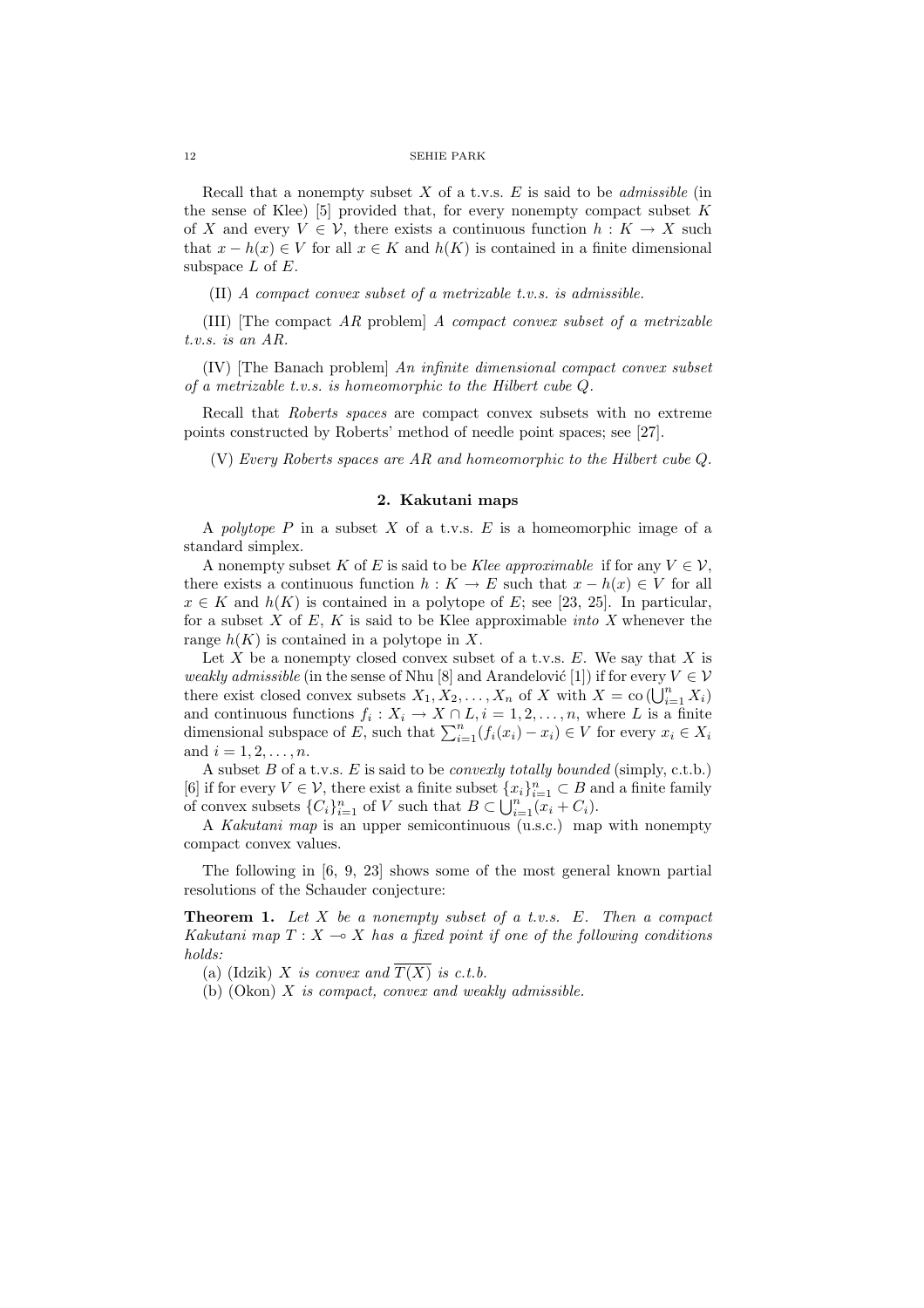RECENT RESULTS AND CONJECTURES IN ANALYTICAL FIXED POINT THEORY 13

(c) (Park) *T*(*X*) *is Klee approximable into X.*

Note that (c) holds whenever  $\overline{T(X)}$  is locally convex or X is convex and admissible (in the sense of Klee). Therefore, Theorem 1 generalizes well-known results due to Kakutani (1941), Bohnenblust and Karlin (1950), Fan (1952), Glicksberg (1952), Granas and Liu (1986), Park (1988), and others. See [10- 15,20].

We say that a topological space *X* has the (*compact*) *fixed point property* (simply, f.p.p.) if any (compact) continuous selfmap  $f: X \to X$  has a fixed point  $x_0 \in X$ .

We say that a subset *X* of a t.v.s. has the (*compact*) *Kakutani fixed point property* (simply, K-f.p.p.) if any (compact) Kakutani map  $T : X \to X$  has a fixed point.

The following conjectures are still open:

(VI) *A compact convex subset*  $X$  *of a t.v.s. has the*  $K$ -*f.p.p.* 

(VII) *A convex subset*  $X$  *of a metrizable t.v.s. has the compact*  $K$ -*f.p.p.* 

In view of Theorem 1, (VI) is valid whenever *X* is c.t.b. or weakly admissible, and that (VII) is valid whenever *X* is admissible or any compact subset of *X* is c.t.b. for any t.v.s. (not necessarily metrizable).

In [22], we claimed that the following conjecture follows from (VI):

(VIII) *Let X be a compact convex subset of a t.v.s. and U an open subset of X such that*  $0 \in U$ *. Let*  $T : \overline{U} \multimap X$  *be a Kakutani map. Then one of the following holds*:

(1) *T has a fixed point.*

(2) *There exists an*  $x \in \text{Bd}U$  *and*  $a \lambda \in (0,1)$  *such that*  $x$  *is a fixed point of λT.*

Note that (VIII) is true whenever  $X$  is c.t.b. or weakly admissible. Recently, statements like (VIII) are called nonlinear alternatives.

### **3. The Fan-Browder maps**

A map with nonempty convex values and open fibers is called a *Browder map*. The well-known *Fan-Browder fixed point theorem* [4] states that a Browder map from a compact convex subset of a t.v.s. into itself has a fixed point.

For a subset *X* of a t.v.s. *E*, a map  $T : X \to X$  is called a  $\Phi$ -*map* (or *a Fan-Browder map*) if there exists a map  $S: X \rightarrow X$  such that (1) for each  $x \in X$ , co  $S(x) \subset T(x)$  and (2)  $X = \bigcup \{ \text{Int } S^{-}(x) \mid x \in X \}.$ 

A subset *X* of a t.v.s. *E* is called a  $\Phi$ -*space* if for each  $U \in \mathcal{V}$ , there is a  $\Phi$ -map  $T: X \to X$  such that  $T(x) \subset x + U$  for each  $x \in X$ .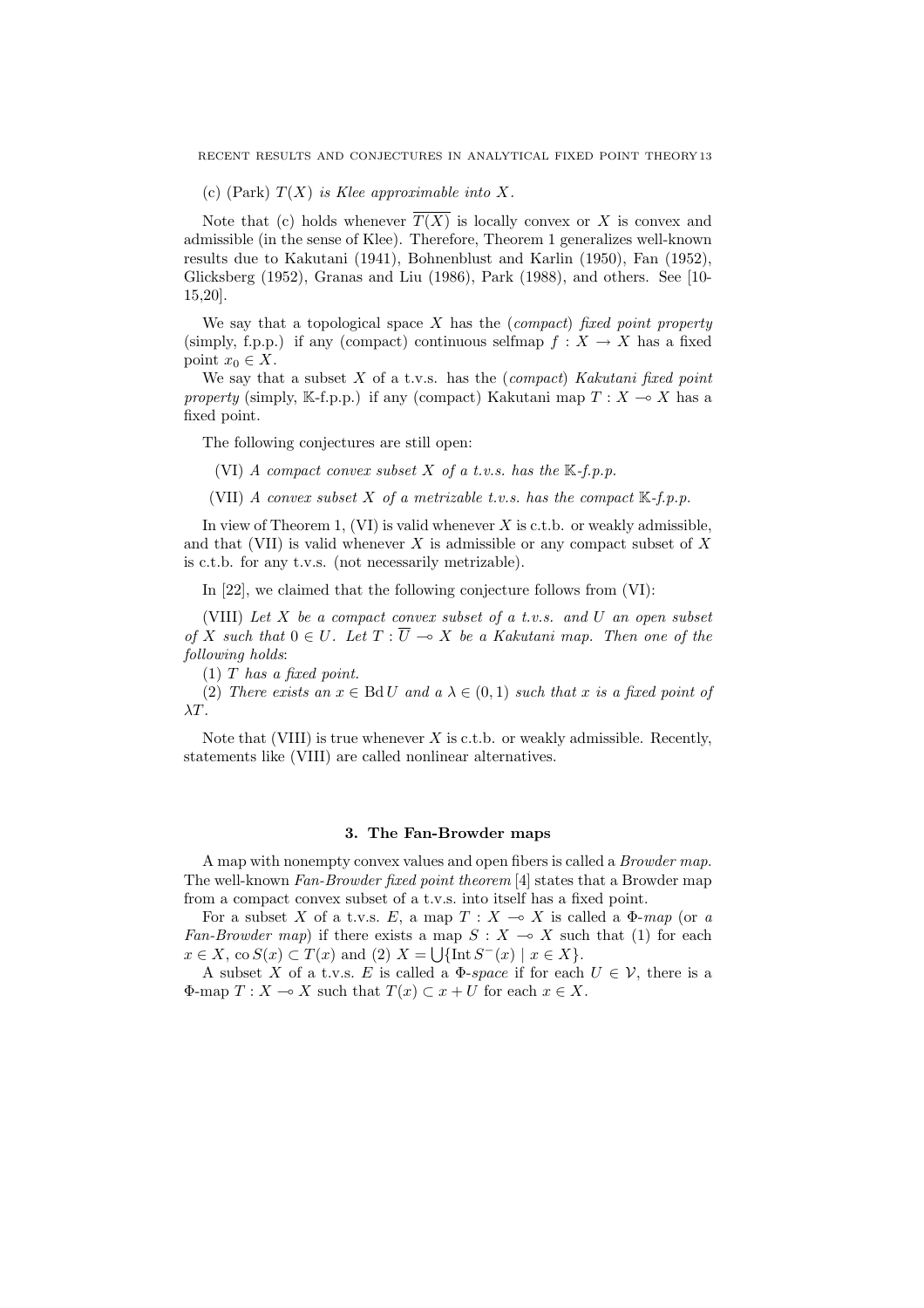#### 14 SEHIE PARK

We say that a convex subset *X* of a t.v.s. has the (*compact*) Φ-*fixed point property* (simply,  $\Phi$ -f.p.p.) if any (compact)  $\Phi$ -map *T* : *X*  $\multimap$  *X* has a fixed point.

Since any Φ-map from a paracompact space into a convex subset of a t.v.s. has a continuous selection, we have the following:

**Lemma 2.** (Komiya) *Let X be a paracompact convex subset of a t.v.s. If X has the f.p.p., then it has the* Φ*-f.p.p.*

In 1992, Ben-El-Mechaiekh conjectured that the Fan-Browder theorem might be true if we assume that the Browder map is compact instead of the compactness of its domain. More generally the following is still open:

(IX) *A convex subset X of a t.v.s. E has the compact* Φ*-f.p.p.*

This follows from the above-mentioned selection theorem and Statement **(0)**. It is well-known that, if *K* is a compact subset of a t.v.s., then co *K* is

paracompact. In view of this fact, from Lemma 2 and Theorem 1, we easily have the following:

**Theorem 3.** *An admissible convex subset X of a t.v.s. E has the following:*

- (a) *the compact f.p.p.,*
- (b) *the compact* Φ*-f.p.p.,*
- (c) *the compact* K*-f.p.p.*

Recall that, when *E* is locally convex, (a) is due to Hukuhara, (b) to Ben-El-Mechaiekh, and (c) to Himmelberg; see [24].

#### **4. Locally selectionable maps**

For topological spaces *X* and *Y*, a map  $T : X \rightarrow Y$  is said to be *selectionable* if it has a continuous selection  $f: X \to Y$  (that is,  $f(x) \in T(x)$  for all  $x \in X$ , and *locally selectionable* [16] if for each  $x_0 \in X$ , there exist an open neighborhood  $V_0$  of  $x_0$  and a continuous function  $f_0: V_0 \to Y$  such that  $f_0(x) \in T(x)$  for all  $x \in V_0$ .

The following conjecture is a consequence of **(0)**:

(X) Let X be a convex subset of a t.v.s. E and  $T : X \rightarrow X$  a locally *selectionable map having convex values. If T is compact, then T has a fixed point.*

It is known that, if *X* is paracompact and *Y* is a convex subset of a t.v.s., then any  $\Phi$ -map  $T : X \to Y$  is locally selectionable and a locally selectionable map  $T : X \longrightarrow Y$  having convex values is selectionable. From this, we have the following:

**Theorem 4.** *Let E be a t.v.s. whose nonempty paracompact convex subsets have the compact f.p.p., X a nonempty convex subset of E, and*  $T : X \to X$  *a*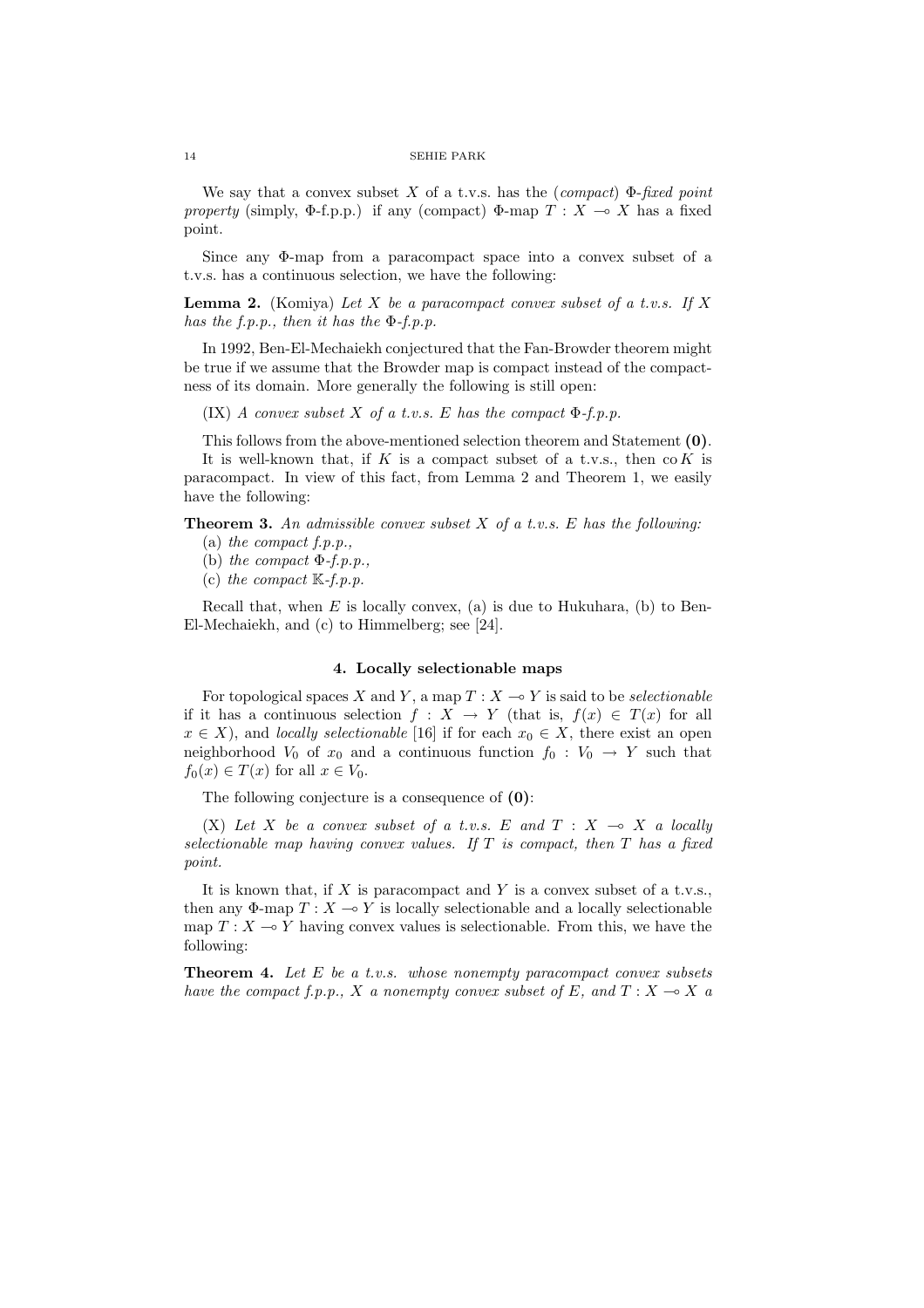*locally selectionable map having convex values. If T is compact, then it has a fixed point.*

Note that Theorem 4 gives partial solutions to  $(IX)$  and  $(X)$ .

# **5. Approximable maps**

Let *X* and *Y* be subsets of t.v.s. *E* and *F*, respectively, and  $T : X \to Y$ a map. Given two open neighborhoods *U* and *V* of the origin 0 of *E* and *F*, respectively, a  $(U, V)$ -*approximative continuous selection* of T is a continuous function  $s: X \to Y$  satisfying

 $s(x) \in (T[(x+U) \cap X] + V) \cap Y$  for every  $x \in X$ .

The map  $T$  is said to be *approachable* if it admits a  $(U, V)$ -approximative continuous selection for every  $U$  and  $V$  as above; and  $T$  *approximable* if its restriction  $T|_K$  to any compact subset K of X is approachable. Note that an approachable map is always approximable; see [2,3].

We say that a subset *X* of a t.v.s. has the (*compact*) *approachable fixed point property* (simply, A-f.p.p.) if any (compact) u.s.c. approachable map  $T : X \rightarrow X$  has a fixed point; and the *approximable fixed point property* (simply,  $\mathbb{A}^{\kappa}$ -f.p.p.) if any u.s.c. approximable map  $T : X \multimap X$  has a fixed point.

The following are consequences of Conjecture **(0)**:

(XI) *A convex subset X of a t.v.s. E has the compact* A*-f.p.p.*

(XII) Let *X* be a closed convex subset of a t.v.s. *E* such that  $0 \in \text{Int } X$  and  $T: X \rightarrow E$  *a compact closed approachable map. Then either* 

(1) *T has a fixed point*; *or*

(2)  $\lambda x \in T(x)$  for some  $\lambda > 1$  and  $x \in \text{Bd } X$ .

(XIII) *A compact convex subset X of a t.v.s. has the*  $\mathbb{A}^{\kappa}$ -*f.p.p.* 

The validities of (XI)-(XIII) require certain restrictions as follows:

**Theorem 5.** *For a subset X of a t.v.s. E, the following are equivalent:*

- (a) *X has the compact f.p.p.*
- (b) *X has the compact* A*-f.p.p.*
- *Moreover,* (a) *and* (b) *follow from*
- (c) *X has the compact* K*-f.p.p.*

For the proof, see [23].

From Theorems 1 and 5, we immediately have the following partial solution of (XI):

**Corollary 6.** *A convex subset X of a t.v.s. E has the compact* A*-f.p.p. whenever one of the following holds:*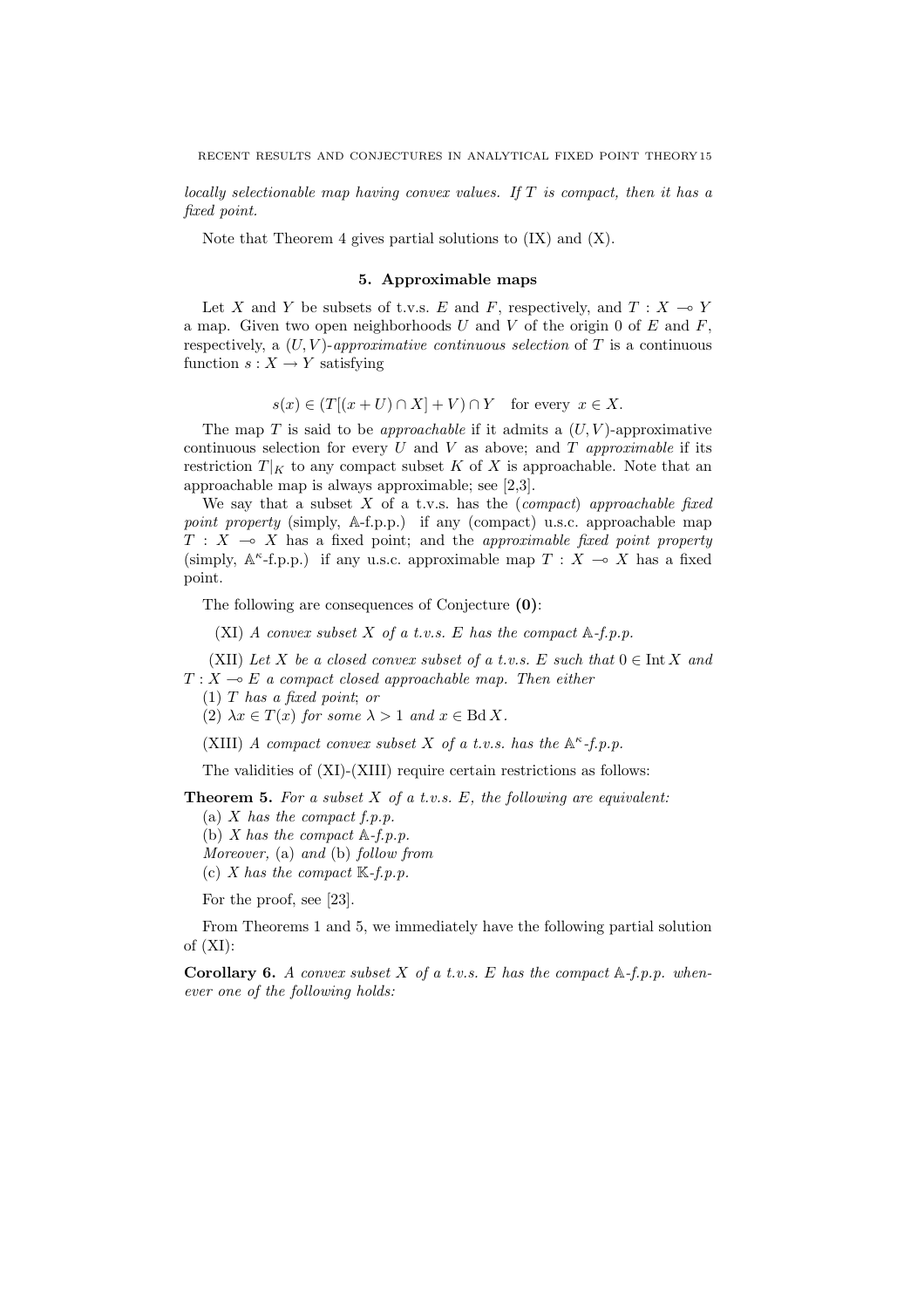(a) *X is admissible* (*in the sense of Klee*)*.*

(b) *every compact subset of X is c.t.b.*

(c) *X is compact and weakly admissible.*

Note that (XII) holds under one of (a)-(c) of Corollary 6.

Recall that a subset *X* of a t.v.s. *E* is said to be *almost convex* if for each  $U \in V$  and for any finite subset  $\{x_1, x_2, \ldots, x_n\}$  of *X*, there exists a finite subset  $\{z_1, z_2, \ldots, z_n\}$  of X such that  $z_i - x_i \in U$  for all i and co $\{z_i\}_{i=1}^n \subset X$ .

**Corollary 7.** *An almost convex subset X of a locally convex t.v.s. E has* (a) *the compact f.p.p.,* (b) *the compact* A*-f.p.p., and* (c) *the compact* K*-f.p.p.*

Recall that (c) is due to Park and Tan [26].

The following is a partial solution to (XIII).

**Corollary 8.** *A compact convex subset X of a t.v.s. E has the* A *κ -f.p.p. whenever one of the following holds:*

(a) *X has the f.p.p.*

(b) *X is c.t.b.*

(c) *X is weakly admissible.*

It is known by Ben-El-Mechaiekh et al. that, for a compact uniform space *X* and a convex subset *Y* of a locally convex t.v.s. *E*, a Kakutani map  $T: X \rightarrow Y$ is approximable. For non-locally convex t.v.s., we have the following:

**Corollary 9.** *Let X be a compact subset of a t.v.s. E. Then the following are equivalent:*

(a) *X has the f.p.p.* (b) *X* has the  $\mathbb{A}^{\kappa}$ -f.p.p. *Moreover,* (a) *and* (b) *follow from* (c) *X* has the  $K-f.p.p.$ 

**Examples.** ([24]) For a compact convex subset *X* of a t.v.s.  $E$ , we give known cases when (a)-(c) of Corollary 9 hold as follows:

(1) For a Euclidean space *E*, (a) is due to Brouwer and (a)  $\Rightarrow$  (c) to Kakutani by a different method.

(2) For a normed vector space *E*, (a) is due to Schauder and (c) to Bohnenblust and Karlin.

(3) For a locally convex t.v.s. *E*, (a) is due to Tychonoff, (b) to Ben-El-Mechaiekh, and (c) to Fan and Glicksberg, independently.

(4) For a t.v.s. *E* having sufficiently many linear functionals, (a) is due to Fan and (c) to Granas and Liu.

 $(5)$  For an admissible set  $X$ ,  $(a)$  is due to Hahn and Pötter and  $(b)$  and  $(c)$ to Park.

(6) If *X* is locally convex, (a) is due to Rzepecki and (c) to Idzik.

(7) For a c.t.b. set *X*, (a) and (c) are particular cases of a result of Idzik.

(8) Further if *X* is a  $\Phi$ -space, (a) is due to Horvath and (c) to Park.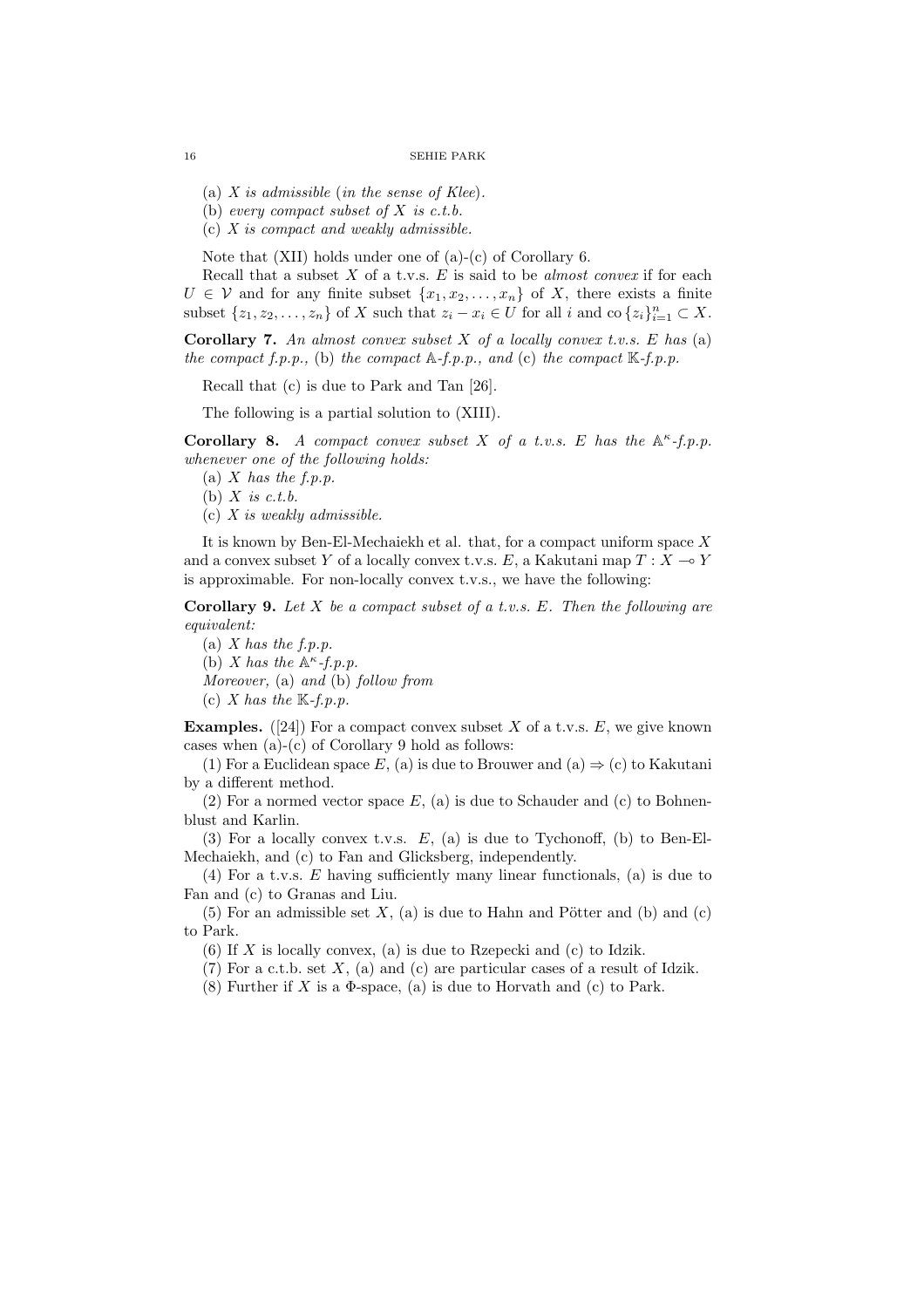(9) For a weakly admissible set  $X$ , (a) is due to Nhu and Arandelovic and (c) to Okon.

(10) For a Roberts space *X*, (a) is due to Nhu et al. and (c) to Okon.

#### **6. Better admissible classes of maps**

In 1996, the author introduced the 'better' admissible class  $\mathfrak{B}$  of maps defined on a subset  $X$  of a t.v.s.  $E$  into a topological space  $Y$  as follows:

 $F \in \mathfrak{B}(X,Y) \iff F : X \multimap Y$  is a map such that, for each polytope *P* in *X* and for any continuous function  $f : F(P) \rightarrow P$ , the composition  $f(F|_P)$ :  $P \multimap P$  has a fixed point.

Subclasses of  $\mathfrak{B}$  are classes of continuous functions  $\mathbb{C}$ , the Kakutani maps  $\mathbb{K}$ , the Aronszajn maps M (u.s.c. with  $R_\delta$  values), the acyclic maps V, the Powers maps  $V_c$ , the O'Neill maps N (continuous with values of one or *m* acyclic components, where  $m$  is fixed), the Fan-Browder maps ( $\Phi$ -maps), locally selectionable maps  $\mathbb L$  having convex values, u.s.c. approachable maps  $\mathbb A$  (whose domains are uniform spaces), admissible maps of Górniewicz,  $\sigma$ -selectionable maps of Haddad and Lasry, permissible maps of Dzedzej, the class K*<sup>σ</sup> <sup>c</sup>* of Lassonde, the class  $\mathbb{V}^{\sigma}_{c}$  of Park et al., u.s.c. approximable maps of Ben-El-Mechaiekh and Idzik, and others. Those subclasses are examples of the admissible class  $\mathfrak{A}^{\kappa}_c$  due to the author [12-15]. There are maps in  $\mathfrak{B}$  not belonging to  $\mathfrak{A}_{c}^{\kappa}$ , for example, the connectivity map due to Nash and Girolo. Moreover, compact closed maps in the KKM class due to Chang and Yen and in the *s*-KKM class due to Chang et al. also belong to the class B. For details on B, see [14, 15, 23-25].

In 1997, we obtained the following [14, 15]:

**Theorem 10.** *Let E be a t.v.s. and X an admissible convex subset of E. Then any compact closed map*  $F \in \mathfrak{B}(X,X)$  *has a fixed point.* 

Moreover, in [14], we listed more than sixty papers in chronological order, from which we could deduce particular forms of Theorem 10.

In view of Conjectures (II) or (III), we have the following conjectures:

(XIV) *Let K be a compact convex subset of a metrizable t.v.s. E. Then any*  $T \in \mathfrak{A}_c^{\kappa}(K,K)$  *has a fixed point.* 

(XV) *Let K be a compact convex subset of a metrizable t.v.s. E. Then any*  $closed T \in \mathfrak{B}(K,K)$  *has a fixed point.* 

In view of Theorem 10, Statements (XIV) and (XV) hold for any t.v.s. if *K* is admissible. Note that conjectures  $(III)-(XV)$  are consequences of  $(0)$ ,  $(I)$  or (VII) with the aid of other results.

In 2004, we obtained a generalized version of Theorem 10 by switching the admissibility of domain of the map to the Klee approximability of range as follows [23]: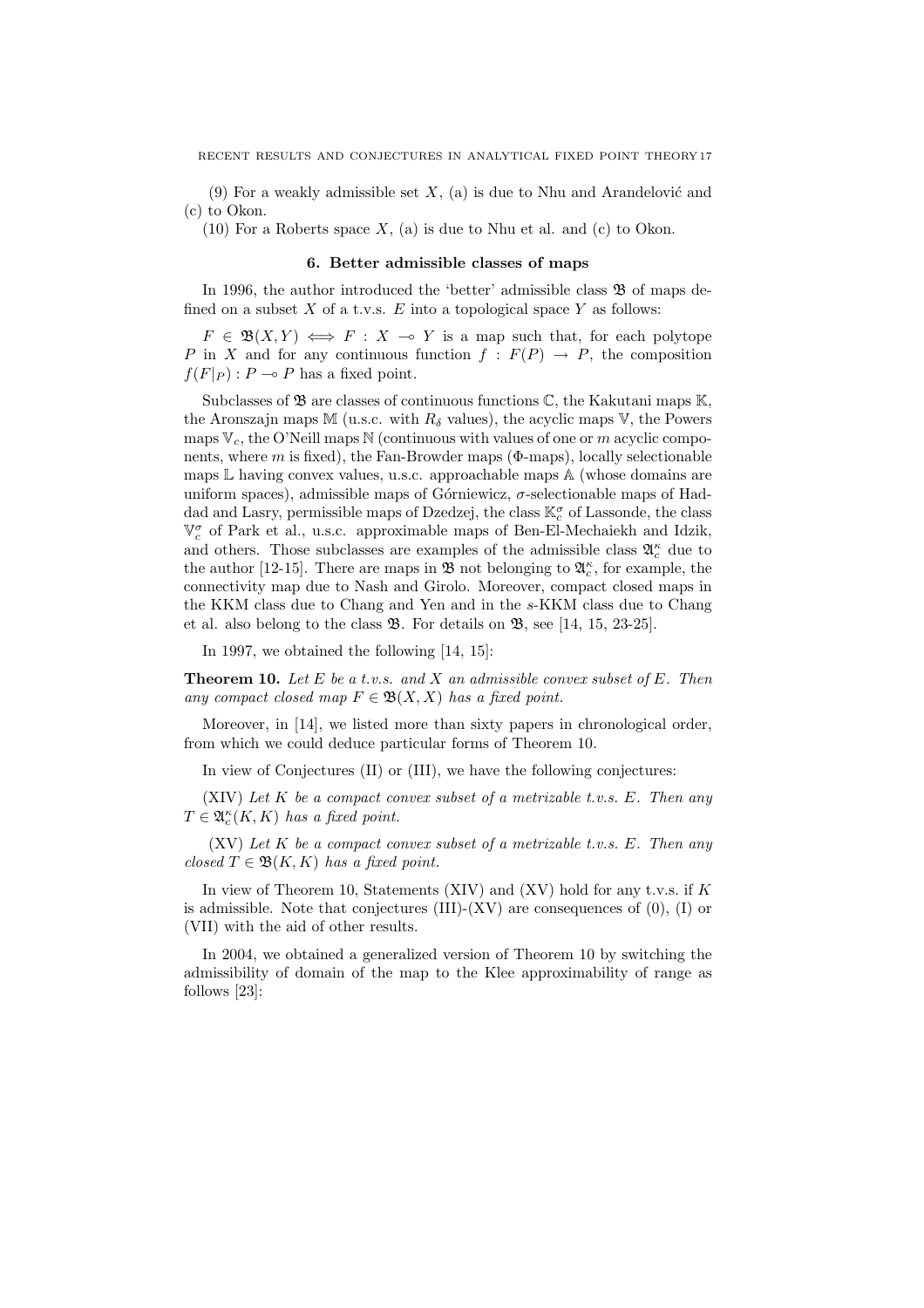**Theorem 11.** *Let E be a t.v.s. and X a nonempty subset of E. Then any compact closed map*  $F \in \mathfrak{B}(X,X)$  *such that*  $F(X)$  *is Klee approximable into X has a fixed point.*

Examples. We give some examples of Klee approximable sets as follows:

 $(1)$  If a subset *X* of *E* is admissible (in the sense of Klee), then every compact subset *K* of *X* is Klee approximable into *E*.

(2) Any polytope in a subset *X* of a t.v.s. is Klee approximable into *X*.

(3) Any compact subset *K* of a convex subset *X* in a locally convex t.v.s. is Klee approximable into *X*.

(4) Any compact subset *K* of a convex and locally convex subset *X* of a t.v.s. is Klee approximable into *X*.

(5) Any compact subset *K* of an admissible convex subset *X* of a t.v.s. is Klee approximable into *X*.

(6) Let *X* be an almost convex dense subset of an admissible subset *Y* of a t.v.s. E. Then every compact subset *K* of *Y* is Klee approximable into *X*.

Note that (6)*⇒*(5)*⇒*(4)*⇒*(3).

The following are recently obtained in 2007 [25], where  $\mathfrak{B}^p$  should be replaced by  $\mathfrak{B}$ :

**Corollary 12.** *Let X be an almost convex admissible subset of a t.v.s. E and*  $F \in \mathfrak{B}(X,X)$  *a compact closed map. Then F has a fixed point.* 

**Corollary 13.** *Let X be an almost convex subset of a locally convex t.v.s. E and*  $F \in \mathfrak{B}(X,X)$  *a compact closed map. Then F has a fixed point.* 

One of the most simple known example is that every compact continuous selfmap on an almost convex subset in a Euclidean space has a fixed point. This generalizes the Brouwer fixed point theorem.

Moreover, since the class  $\mathfrak{B}(X,X)$  contains a large number of special types of maps, we can apply Theorem 11 to them. Note that Corollary 13 is a far-reaching generalization of the Kakutani theorem.

# **7. Further results**

There have appeared a number of papers by other authors concerned with generalizations, variations, or applications of our works.

The concept of compact maps has variants (not necessarily generalizations) in that of various types of condensing maps (pseudo-condensing or countably condensing maps or of Mönch type). It is well-known that the theory of such types of condensing maps reduces to that of compact maps. Therefore, our theorems might be applied to those types of condensing maps.

In the author's works in 1991-2007, as applications of some of our fixed point theorems, we obtained results on best approximations, variational or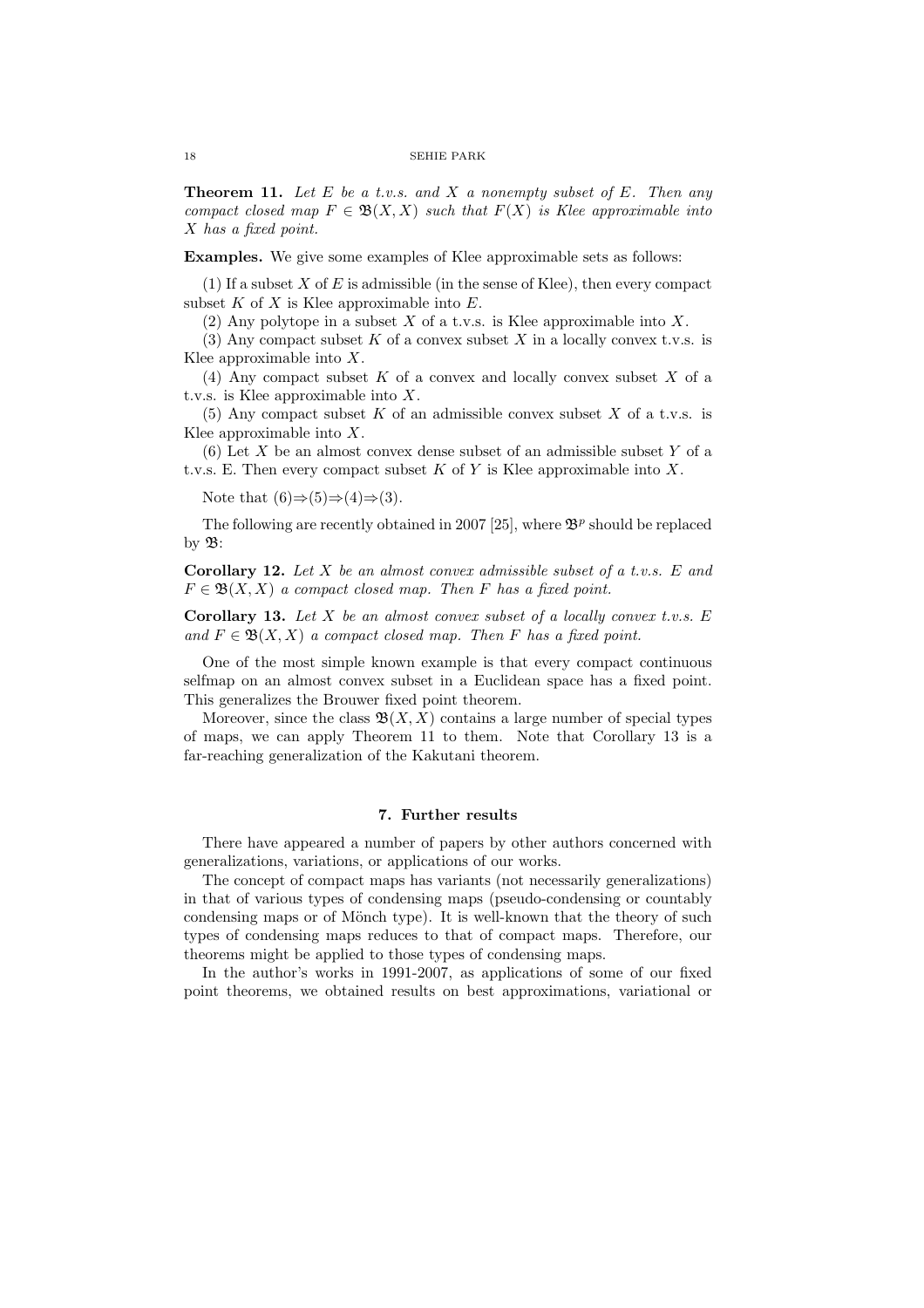quasi-varia- tional inequalities, minimax inequalities, saddle points in nonconvex sets, openness of maps, existence of maximal elements, the Walras excess demand theorem, acyclic versions of the Nash equilibrium theorem, generalized equilibrium problems, quasi-equilibrium problems, generalized complementarity problems, and others. See [15] and MATHSCINET.

Finally, we note that this paper is based on invited talks given at the first Korea-Slovenia Combinatorial and Computational Mathematics Conference, Koper, Slovenia on June 21-23, 2007; Department of Mathematics, University of Novi Sad, Novi Sad, Servia on July 2, 2007; and the 9th International Conference on Nonlinear Functional Analysis and Its Applications, Masan and Jinju, Korea on July 25-29, 2007.

### **References**

- [1] I. D. Arandelović, *On the weak admissibility on topological vector spaces and its applications in fixed point theory*, Proc. II Mathematical Conf. in Priština (Priština, Sept. 25-28, 1996), 89–94.
- [2] H. Ben-El-Mechaiekh and P. Deguire, *Approachability and fixed points for non-convex set-valued maps*, J. Math. Anal. Appl. **170** (1992), 477–500.
- [3] H. Ben-El-Mechaiekh and A. Idzik, *A Leray-Schauder type theorem for approximable maps*, Proc. Amer. Math. Soc. **122** (1994), 105–109.
- [4] F. E. Browder, *The fixed point theory of multi-valued mappings in topological vector spaces*, Math. Ann. **177** (1968), 283–301.
- [5] O. Hadžić, *Fixed Point Theory in Topological Vector Spaces*, Univor Novi Sad, Novi Sad, 1984, 337pp.
- [6] A. Idzik, *Almost fixed point theorems*, Proc. Amer. Math. Soc. **104** (1988), 779–784.
- [7] N. J. Kalton, N. T. Peck, and J. W. Roberts, *An F-space Sampler*, Chap. 9, 198–219, London Math. Soc. Lecture Notes **89**, Cambridge Univ. Press, 1985.
- [8] N. T. Nhu, *The fixed point property for weakly admissble compact convex sets: Searching for a solution to Schauder's conjecture*, Topology Appl˙**68** (1996), 1–12.
- [9] T. Okon, *When graph meets diagonal: an approximative access to fixed point theory*, Ph.D. Thesis, TU Dresden, Germany, 2001.
- [10] S. Park, *Some coincidence theorems on acyclic multifunctions and applications to KKM theory*, Fixed Point Theory and Applications (K.-K. Tan, ed.), 248–277, World Sci. Publ., River Edge, NJ, 1992.
- [11] S. Park, *Fixed point theory of multifunctions in topological vector spaces*, J. Korean Math. Soc. **29** (1992), 191–208.
- [12] S. Park, *Fixed point theory of multifunctions in topological vector spaces*, II, J. Korean Math. Soc. **30** (1993), 413–431.
- [13] S. Park, *Fixed points of approximable maps*, Proc. Amer. Math. Soc. **124** (1996), 3109– 3114.
- [14] S. Park, *A unified fixed point theory of multimaps on topological vector spaces*, J. Korean Math. Soc. **35** (1998), 803–829. *Corrections*, ibid. **36** (1999), 829–832.
- [15] S. Park, *Ninety years of the Brouwer fixed point theorem*, Vietnam J. Math. **27** (1999), 193–232.
- [16] S. Park, *Continuous selection theorems in generalized convex spaces*, Numer. Funct. Anal. Optimiz. **20** (1999), 567–583.
- [17] S. Park, *New topological versions of the Fan-Browder fixed point theorem*, Nonlinear Anal. **47** (2001), 595–606.